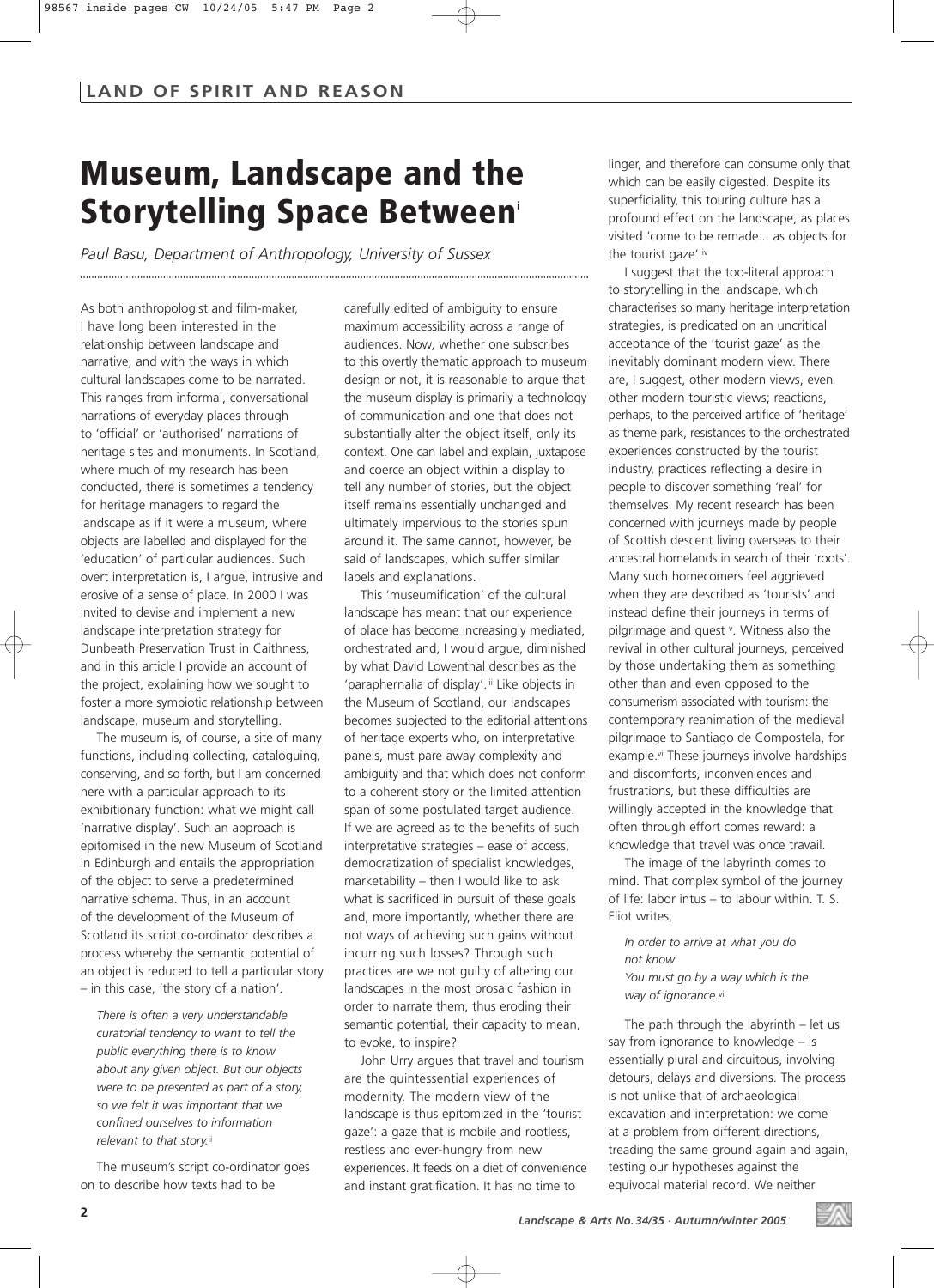expect nor desire the process to be easy, and indeed it is this process of discovery that we find rewarding. I suggest that we need to safeguard this sense of discovery with regard to our cultural landscapes: to be more imaginative in our ways of telling and narrating place, and not be afraid of making demands of visitors – provoking active, creative engagements, not merely facilitating passive consumption.

I suggest that our landscapes ought to remain open texts, unencumbered by reductive labels and displays. Instead, I believe that we need to make fuller use of other storytelling spaces – museums and heritage centres, for instance – to encourage visitors to discover for themselves the rich palimpsest of narratives inscribed within any landscape. In other words, I feel we should respect the boundaries between the museum, as explicit storytelling space, and the landscape itself where such narratives ought to remain implicit.

An opportunity to put into practice such a policy arose in 2000 when Dunbeath Preservation Trust invited me to design and implement a new interpretation strategy for its heritage centre as part of a redevelopment scheme.viii In the second part of this article, I should therefore like to provide something of a guided tour of the redeveloped centre – now a fully registered museum – describing how we addressed some of the issues that I have been highlighting.

When we began planning the redevelopment of the heritage centre, we had a few basic objectives in mind. First, we wanted to create an interior environment that would encourage visitors to engage more fully with the landscape outside, to perceive that beyond its picturesque surface lay more complex significances. Second, we wanted to articulate the fact that the landscape could be seen through a multitude of perspectives, that the 'same' landscape could be perceived in disparate ways. Third, we wanted to create a space that would present opportunities for the telling of stories, a space that would provoke as many questions as it would provide answers and therefore encourage response and dialogue. We wanted to create a space which people could inhabit and use in different ways: a contemplative space, a research space, a learning space, an administrative space, a social space, a fun space, a special space. On several occasions, while I was working on the

project and living in Dunbeath, talking with local people who were not directly involved in the heritage centre, I would gather that the centre was not regarded as a place intended for the local community, but as something for tourists only (supporting Urry's argument that places come to be remade for the tourist gaze). I hope that we have created a space that will challenge this perception and be occupied by all. Last, we did not want to rely on visitors reading texts to engage with what we were attempting to articulate. We wanted to explore the poetics of the representation of place: to develop more effective and affective ways of telling. There were, of course, other more practical considerations: a relatively small budget, a need to retain some of the old displays and fixtures and yet integrate them into the new scheme, a requirement to create flexible spaces (one area, for instance, would have to function as both exhibition space and auditorium for evening lectures and slide shows).

Dunbeath is a small crofting and fishing community in Caithness, the northernmost county of mainland Scotland. Although the main settlement is now on the coast, in previous centuries Dunbeath's now deserted inland strath was relatively densely populated and the relics of past human activity are everywhere to be encountered, in intersecting layers of field boundaries, in chambered cairns, hut circles and brochs, in deserted cottages on the crests of ridges. Like any,

Dunbeath's landscape is richly storied and it is a privilege to walk the landscape in the company of local crofters or shepherds (or, for that matter, local archaeologists, geologists and botanists), to hear their particular tales of particular places... in the very places themselves.

To walk in the Dunbeath Strath is, however, also to walk in the literary landscape of Neil Gunn, one of the key writers of the Scottish literary renaissance of the 1930s. Neil Gunn was born in Dunbeath in 1890, the son of a successful fishing boat skipper. The heritage centre is located in the old school in which he studied. Although he moved away from the village at the age of twelve and never dwelt in Dunbeath again, he certainly dwelt on the place throughout his career, and the coastal village, its harbour and inland strath are the settings of many of his best known works. Indeed, few landscapes can have been written about either so prolifically or so sensitively as Dunbeath and its strath. In novels such as Morning Tide, Sun Circle, Highland River, The Silver Darlings, Young Art and Old Hector and The Serpent, Gunn powerfully evokes the capacity for place to 'mean' – and to mean simultaneously at the most social and the most personal levels.ix For Gunn, the Dunbeath Water – his Highland River – was an especially resonant metaphor and the journey to the river's source described in that novel presented us with a wonderful motif to

THE LITTLE HIGHLAND COMMUNITY in which Kenn lived was typical of what might be found anywhere round the northern and western shores of Scotland: the river coming down out of the wooded glen or strath into the little harbour; the sloping croft lands, with their small cultivated fields; the croft houses here and there, with an odd one on a far ridge against the sky; the school, the post office, and the old church, where ely into a township; and inland the moors lifting to blue mountains. the house



*Entrance lobby panel, Dunbeath Heritage Centre* 

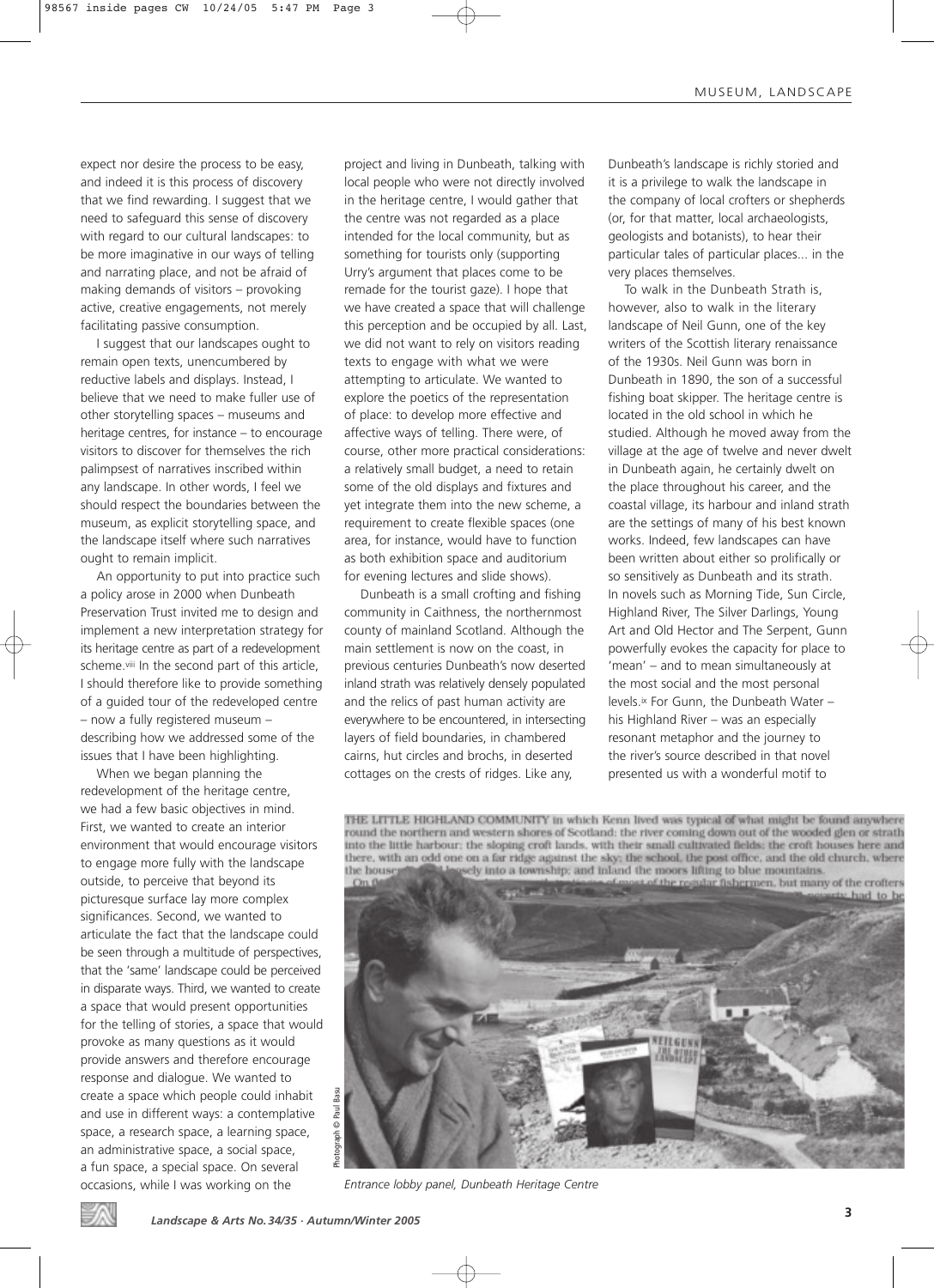## **LAND OF SPIRIT AND REASON**



*The 'floor-map', Dunbeath Heritage Centre*

draw upon in the design of the heritage centre's new exhibitions. For Gunn's young hero, Kenn, the Dunbeath Water is profoundly 'real', but as Douglas Gifford has noted, it is also profoundly symbolic, at once becoming a river of time, of memory, of humanity, of consciousness.x

In the entrance lobby of the centre, then, we wanted to establish the relationship between Dunbeath, the place, Neil Gunn, as an author born in the place, and Gunn's literary representation of that place. Our approach has generally been a graphic one, using the principles of collage, and, given the temporal nature of the visitor's progression around the displays, of montage too. Thus,

on entering the centre, the visitor is presented with two panels: one, pictured on page 3, a composite image of Dunbeath harbour, Gunn, Gunn's textual description of the harbour, and the covers of three of his books; this is juxtaposed with a second panel, entitled 'Other Landscapes' (the title taken from Gunn's last novel, and one of those pictured, The Other Landscape)<sup>xi</sup>. In a few words, this second panel provides the basic information about Gunn and his connection with Dunbeath, and describes Kenn's pilgrimage in Highland River to the source of the Dunbeath Water: that it was also a journey to the source of his cultural heritage and to the source of himself.

The panel concludes with a short, but significant, quote from the novel: 'Within, you will find the spirit of our River...'xii These words are echoed in the engraved glass of the door leading into the main exhibition room, transforming the quote into a personal invitation to the visitor to discover the spirit of 'our' place and hinting that the journey of discovery may be both 'inward' and 'outward'.

Crossing the threshold, the visitor is confronted with a serpentine image of the river, painted, burned and silver-leaved onto the floorboards (see left). A route through the exhibition is thus suggested  $-$  just as a route through the landscape is suggested by the course of the real river outside. The imagery of this 'floor-map', beautifully realized by Tim Chalk, is drawn from Gunn's evocation of Dunbeath's topography as it might appear to the buzzard as it circles above: 'From high overhead,' writes Gunn, 'the river in its strath must look like a mighty serpent, the tip of its tail behind the mountain, its open mouth to the sea'.xiii The design of the serpent's head was taken from a fragment of a fine eighth-century brooch found in Dunbeath in 1860, now in the custody of the National Museums of Scotland. The floor-map is peppered with quotes from Highland River together with more and less abstracted images of places which feature in the novel and which, of course, have their origin in the Dunbeath landscape itself.

The idea to create a kind of map on the floor had a number of influences. Primarily, the great pavement labyrinths of European cathedrals along which the devout could make a symbolic pilgrimage to Jerusalem, a symbolic journey of a symbolic journey. But I was also struck by the work of the District Six Museum in Cape Town. District Six was a multi-cultural area of the city razed to the ground at the height of the Apartheid era, its inhabitants resettled in segregated townships. A street map of the demolished neighbourhood has been painted onto the museum floor and those who were displaced are invited to add their memories to the map – reinscribing themselves into the place as it werexiv. I was also interested in other kinds of mapping: from the familiar iconography of the Ordnance Survey to the less familiar approaches of, say, Australian Aboriginal art in which landscape and narrative are embedded inextricably within the imagery. Between these two poles, were alternative

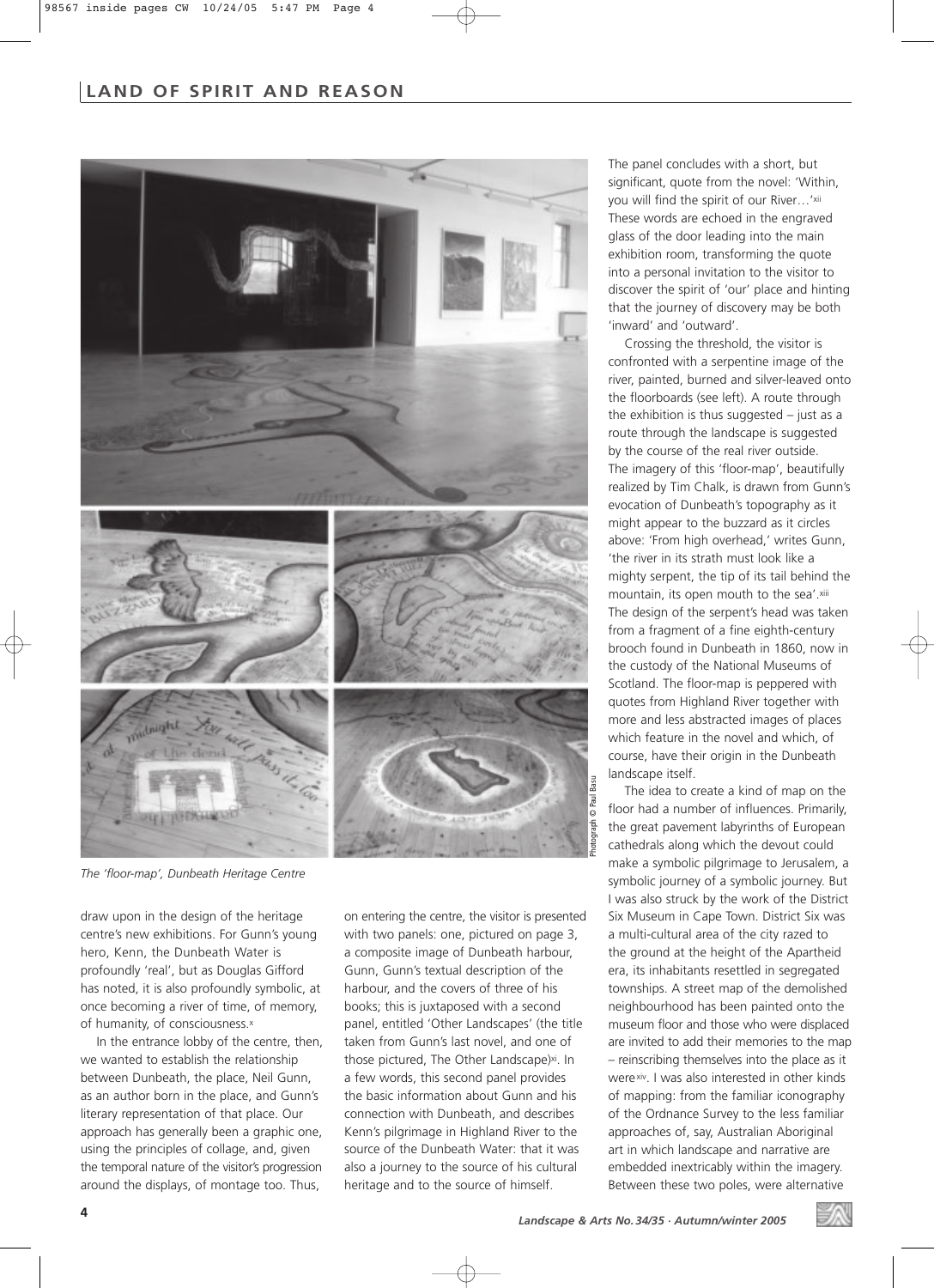Western attempts to map narrative and place: I was particularly struck by the work of the artist Simon Lewty, especially his contribution to Common Ground's Parish Map project – 'Old Milverton'.xv

The floor-map subtly leads the visitor through an interior, representational, storytelling landscape. This is reflected in the images on the walls and glass panels. Thus, from the harbour in the lobby, the visitor passes further old photographs of places near the river's mouth – the castle, the school, the village, the mill and so forth – and on to a series of six large black and white photographs, leading one upstream and progressively nearer the river's source. Each of these is captioned with a quote from Highland River. Image and text stand in tension with one another, such that the visitor must make sense of the relationship – sometimes it is quite literal, in other cases more abstruse.

Embracing the source is a pair of sculpted benches, designed and built by Maggy Stead and the Tim Stead Workshop. These are formed from naturally curving slabs of oak, and each conceals a 'secret' puzzle for the inquiring mind to discover. Scorched black, their colour is redolent of the peat hags which scar the landscape near the source and of the ancient bog oak which one may come across here. (Whilst no oak trees grow in Dunbeath Strath these days, the place name, Dauchinderie – the Davoch of Derry – means the davoch of the oak wood, suggesting that it was not always so.)

Central to our strategy was the relationship between this interior space and the space beyond the windows – the Dunbeath landscape itself. This is accentuated through the use of static, black and white photographs, which contrast with the colourful and ever-changing views through the windows (see right). This has the effect of drawing in the landscape from outside. Especially powerful is the fact that one can see many of the features of the lower strath from the windows: the village, the house where Gunn was born, the mill, the broch, Chapel Hill, Cnoc na Maranaich with its standing stone and chambered cairn. Thus the visitor may be intrigued by the multiple representations of the broch, for example, within the heritage centre, may be fascinated to learn of local stories told about it or of its excavation in the nineteenth century, but even more thrilled when it is pointed out in the landscape and

they are encouraged to visit it for themselves. They venture forth with new insights – local knowledges as well as archaeological knowledges – and, as they approach, perhaps they will recall the quote which captioned its photograph: 'The mind that secretly quickened before a broch' (see back cover).xvi

Gunn immortalized Dunbeath's school in Highland River. It is through these same windows that his hero, Kenn, sat daydreaming of the river while the master taught his pupils such irrelevancies as the names of Henry VIII's wives or the principal industries of English cities. Thus, etched, graffiti-like, into the window panes are quotes which call to the scene to mind – for those who know – and which provoke the question 'why?' in those who don't. Essential to the strategy we adopted was the knowledge that there would always be someone on hand to address such questions to: a volunteer or staff member, someone with their own stories of Dunbeath and even of Dunbeath school.

Dividing the two main exhibition spaces is an imposing cobalt-blue glass 'wall'. Like the floor-map, this was a collaboration between ourselves and one of a number of artists we commissioned to work with us on particular aspects of the centre: in this case, Alexander Hamilton. The process of finding sympathetic artists and then articulating our ambitions for each of the



*Drawing in the landscape from outside. Monochrome photographs juxtaposed with the view through the windows, Dunbeath Heritage Centre*

displays was by no means easy. We had long discussions with Alex, for instance, concerning our desire to communicate the semantic as well as physical stratigraphy of landscape, the relationship between the 'cultural' and 'natural' environment, the course of the river through all. It was not until we walked – and talked – the landscape together that Alex was finally able to understand what we were getting at: then it all fell into place. He collected samples of mosses, lichens and wild flowers to photograph in his studio and, utilizing the translucence of glass and photographic film, produced a remarkable series of laminated panels which show features of the archaeological landscape – plans of hut circles, the broch, a long house and Bouilag Hill with its intersecting multi-period remains – emerging out of, and, indeed, retreating back into the natural. On one side of the wall, running through each of the panels, is etched the shape of a particular stretch of the river. Just as the dynamism of the actual landscape seems to reach through the windows into the main exhibition room, so the 'outside' is brought 'inside' through the play of light on and through Hamilton's installation, such that it constantly changes throughout the day and through the different seasons (see back cover). At certain times of the day the wall becomes quite literally a reflection of the landscape beyond the windows.

At the very heart of the landscape of Dunbeath's lower strath is Chapel Hill, a site which, according to a long-held local tradition, is considered to be the location of an early monastery known as 'The House of Peace'.xvii The hill, with its enigmatic radial walls, retains an aura of mystery and sanctity, and is still considered by many as a place 'set apart'. In 1996 this oral tradition was substantiated with the finding of an early seventh-century Pictish cross-slab among the ruins of a nineteenth-century croft building at Ballachly, less than 200 metres from the hill. Indeed, in many respects, it was this significant discovery that instigated the redevelopment project, and particularly the determination to upgrade the centre's curatorial resources and practices to qualify for registered museum status, thereby ensuring that the stone could be properly cared for and displayed locally and not removed to Edinburgh or Inverness at the first opportunity as is so often the case in the Highlands and Islands. Thus, just as Chapel

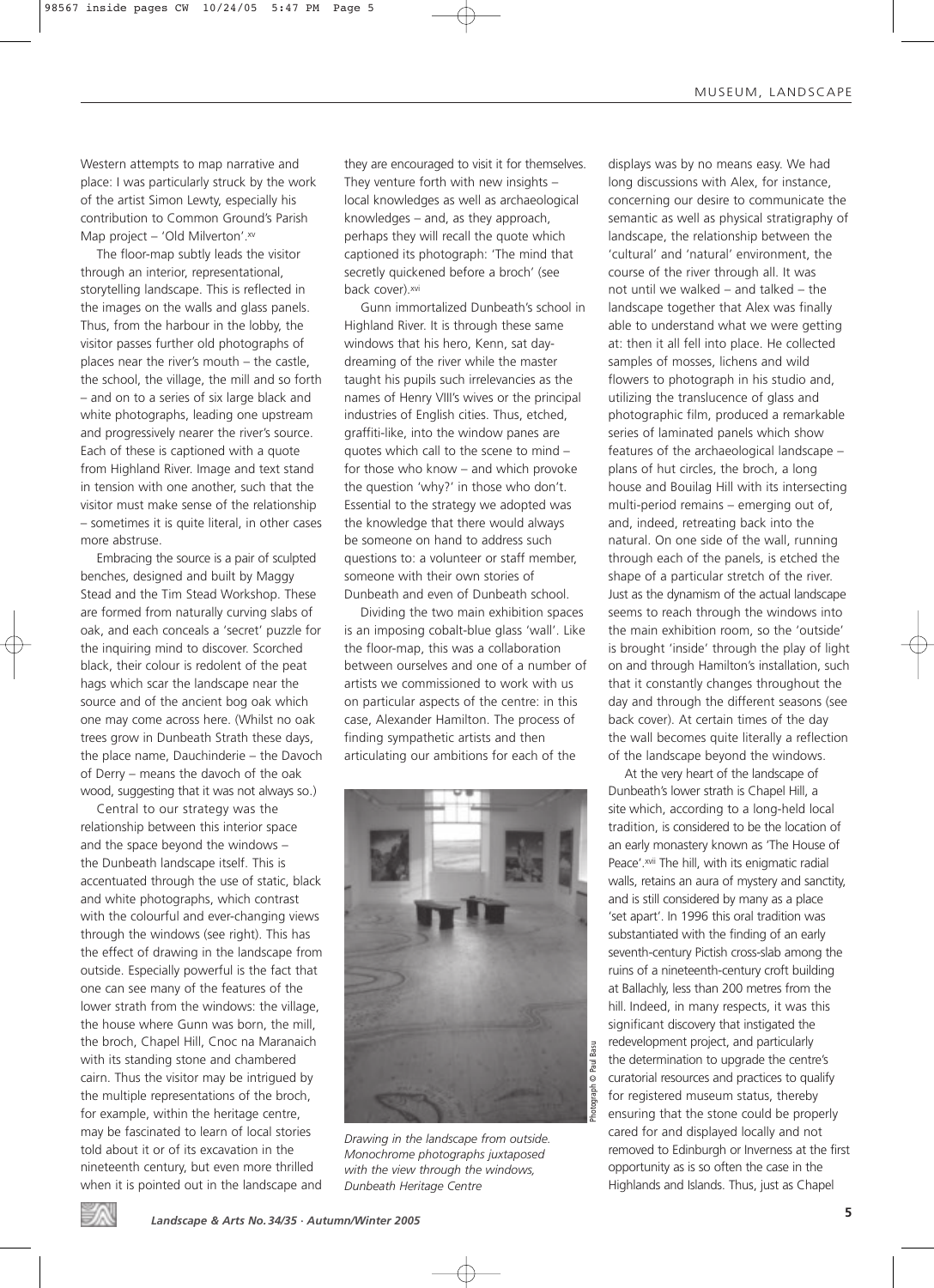## **LAND OF SPIRIT AND REASON**

Hill is at the 'spiritual' heart of the Dunbeath landscape, so the Ballachly Stone and the 'Shrine Room' we have created for its display are at the spiritual heart of the heritage centre. The challenge here was to create a quiet, still space for the stone which reflected the sense of sanctuary associated with Chapel Hill, which permitted visitors to encounter the stone free from the encumbrance of labels and interpretative panels (these are provided elsewhere), and which yet met the exacting standards demanded by modern curatorial practice. A small, stone-walled room was thus created with a simple barrelled ceiling, a shallow step, and a niche to house the stone (see back cover). The result is a contemplative space which evokes the mood of a primitive stone chapel, but in which there is, crucially, no suggestion of 'simulation'. Its tiled floor was created by a local potter, a response to the stone itself and to Neil Gunn's evocation of Chapel Hill in his book The Silver Darlings. As a child, Finn, the hero of the novel, would escape to the top of the hill, where he would find sanctuary within a circle of low flat stones – the foundations of what had been a small 'beehive' cell. The quote, 'describing the circle of sanctuary', is inscribed into the floor, and, appropriately enough, the best view of the Ballachly Stone is obtained by standing within the circular motif at its centre.

There are, of course, more conventional displays: a tableau of figures salvaged from the previous exhibition which we reconfigured against a massive photograph of the upper strath, a book-selling area, a computer terminal providing access to the Trust's web site and online archaeological database, a series of free-standing and wall-mounted panels.xviii One panel display, for example, is concerned with Dunbeath place-names and place-stories. Framed by the dialogue between Young Art and Old Hector quoted earlier, this features a composite of the First Edition Ordnance Survey sheets covering the full length of the Dunbeath Water. Here, then, is a topographically-accurate representation of the same landscape evoked in the floor-map. The 1871 OS map is fascinating in itself, but we have superimposed on this other, alternative kinds of knowledge: snippets of local place-lore, multiple and sometimes contradictory accounts of the same landscape feature, excerpts from the OS Object Name Books, place-name translations, and a key to common Gaelic place-name components so visitors can translate other names for

themselves. And, of course, the heritage centre is not just an exhibition space: it is also a study centre and an archive. Upstairs, we have created a research room which is often busy with 'roots-tourists' pursuing their family history research, children working on school projects and academic researchers working in any number of fields. It's a wonderful facility and one that visitors are encouraged to make use of.

## **Central to our strategy was the relationship between this interior space and the space beyond the windows**

At Dunbeath's heritage centre, we have attempted to draw attention to the distance between the representational, storytelling space of the museum and the landscape which it narrates. Outside the museum, the Dunbeath landscape, with its rich archaeology, remains an open text. Open, literally, to interpretation. This, I suggest, is the way it should be. Our cultural landscapes are not objects to be collected and displayed, reconfigured to suit our linear narratives, remade for the superficial tourist gaze and ease of consumption, but should be spaces where our minds as well as our bodies are free to wander and to wonder.

I hope this will not appear to be a naïve view. Tourism, as we know, is essential to the Scottish economy, and there is no doubt that the cultural landscape is one of Scotland's most important commodities. Money is available to encourage the exploitation of this resource: there is a compulsion to make 'heritage' ever more easily accessible and to capitalize on it – to make heritage work, in the jargon of tourism development 'experts'. But the cultural landscape is not an unlimited resource: it is being eroded by insensitivity. I believe there is a need to resist this 'develop or die' attitude towards heritage sites and instead struggle to come up with new, imaginative and, above all, sensitive ways of narrating our places and our pasts.

*Paul Basu is a lecturer in anthropology at the University of Sussex, specialising in landscape and cultural heritage. Among current projects he is consulting on a museum initiative in Sierra Leone and is editing a book with Sharon Macdonald entitled 'Exhibition Experiments' to be published by Blackwell in 2006.*

*Contact details: p.basu@sussex.ac.uk*

*i A longer version of this article was published as 'Museum/Landscape : Landscape/Museum – Exploring the boundaries in Dunbeath' in Modern Views – Ancient Lands: New Work and Thought on Cultural Landscapes, ed. by E. Carver & O. Lelong (Oxford: BAR British Series 377, 2004).*

*ii J. Calder, 'From artefact to audience: strategy for display and interpretation' in Heritage and Museums: Shaping National Identity, ed. by J. M. Fladmark (Shaftesbury: Donhead, 2000), p. 45.*

*iii* D. Lowenthal, The Past is a Foreign Country *(Cambridge: Cambridge University Press, 1985), p. 273.*

*iv J. Urry, Consuming Places (London: Routledge, 1995), p. 164.*

*v See P. Basu, 'Route metaphors of 'roots-tourism' in the Scottish Highland diaspora' in Reframing Pilgrimage: Cultures in Motion, ed. by S. Coleman & J. Eade (London: Routledge, 2004).*

*vi See N. L. Frey, Pilgrim Stories: On and Off the Road to Santiago (Berkeley: University of California Press, 1998). vii T. S. Eliot, 'East Coker', in Collected Poems, 1909- 1962 (London: Faber & Faber, 1974), p. 201. See also P. R. Doob, The Idea of the Labyrinth from Classical Antiquity to the Middle Ages (Ithaca: Cornell University Press, 1990); P. Basu, 'The labyrinthine aesthetic in contemporary museum design' in Exhibition Experiments, ed. by S. Macdonald & P. Basu (Oxford: Blackwell, forthcoming 2006).*

*viii Based in the old village school, Dunbeath Heritage Centre first opened in 1988 as a focus for the work of Dunbeath Preservation Trust. The Trust was established a few years earlier 'to explore, study, preserve and maintain the prehistoric and historic sites and structures of Dunbeath in harmony with the ongoing contemporary life of Dunbeath Village, the crofts, the grazings, the fishings, the grouse moors and the deer forest'. See A. Morrison, Dunbeath: A Cultural Landscape (Dunbeath: Dunbeath Preservation Trust; Glasgow: University of Glasgow, 1996), pp. 3-5. In addition to the Trust's own funds, the redevelopment project was supported by Caithness and Sutherland Enterprise, Highlands and Islands Enterprise, The Robertson Trust, Lloyds TSB Foundation for Scotland, and private donations.*

*ix N. M. Gunn, Morning Tide (Edinburgh: Porpoise, 1930); Sun Circle (Edinburgh: Porpoise, 1933); Highland River (Edinburgh: Porpoise, 1937; repr. Edinburgh: Canongate, 1996); The Silver Darlings (London: Faber & Faber, 1941); The Serpent (London, Faber & Faber, 1943).*

*x D. Gifford, Neil M. Gunn and Lewis Grassic Gibbon (Edinburgh: Oliver and Boyd, 1983), pp. 33-35. xi N. M. Gunn, The Other Landscape (London: Faber &*

*Faber, 1954).*

*xii Highland River, p. 168.*

*xiii Highland River, p. 101.*

*xiv See C. Rassool & S. Prosalendis, eds, Recalling Community in Cape Town: Creating and Curating the District Six Museum (Cape Town: District Six Museum, 2001).*

*xv S. Lewty, 'Parish Map (Old Milverton) 1986: Some notes in retrospect', in from place to PLACE: maps and Parish Maps ed. by S. Clifford and A. King (London: Common Ground, 1996).*

*xvi Highland River, p. 54.*

*xvii I. Banks and J. Hooper, Chapel Hill, Ballachly, Dunbeath: A Survey of Early Christian Remains (Glasgow: GUARD Report 419, 1998).*

*xviii The heritage centre's web site may be accessed at http://www.dunbeath-heritage.org.uk.*